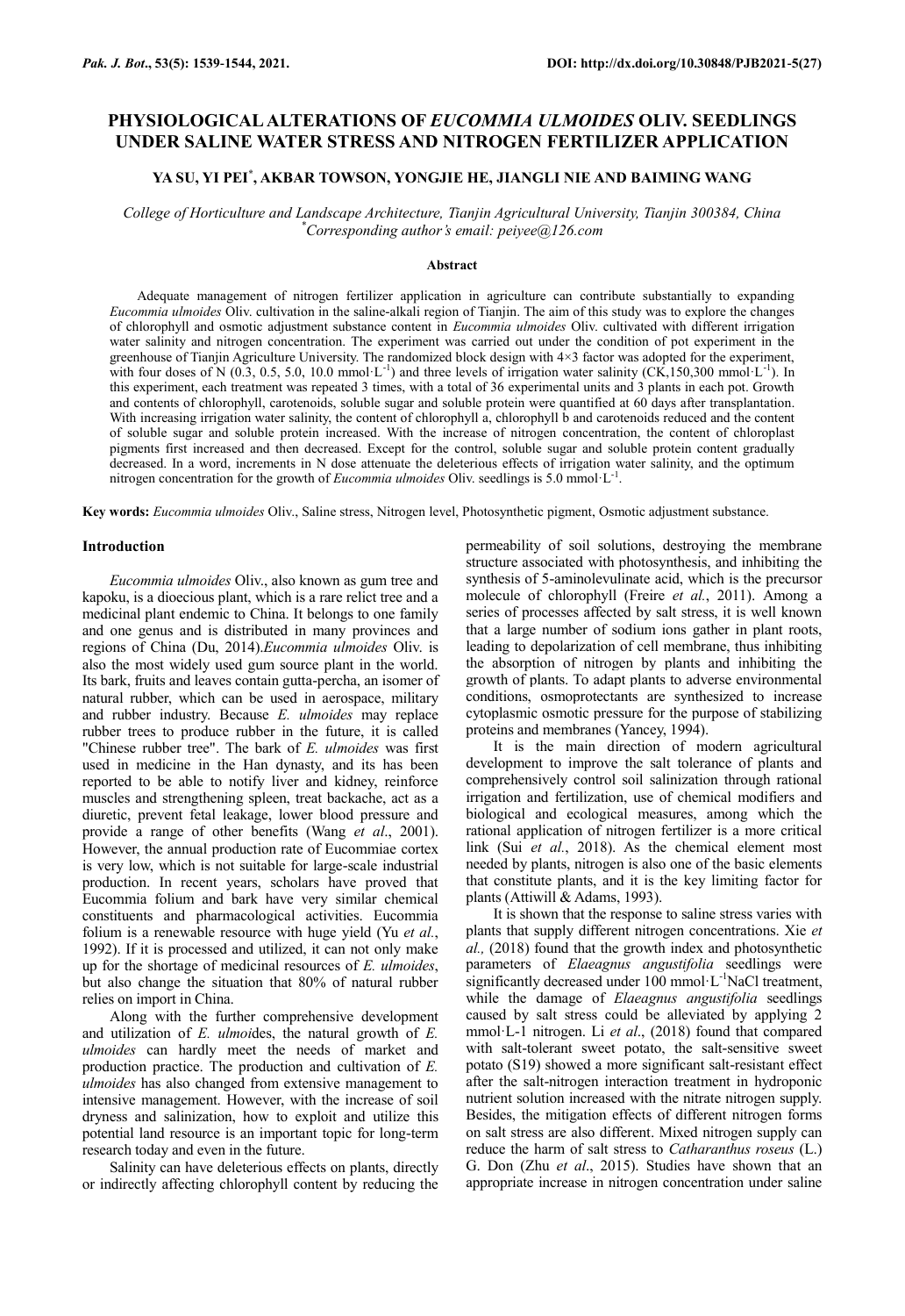stress can improve the yield and quality of *Zizyphus jujuba* Mill. cv. *Lingwuchangzao* (Cao *et al*., 2012), *Festuca elata* Keng ex E. Alexeev (Liu *et al*., 2013), *Suaeda salsa* (L.) Pall. (Wang *et al*., 2015), cotton (Zou *et al*., 2015), *Helianthus annuus* L. (Dang *et al.*, 2017). Such an effect can be attributed to the functions of the nitrogen in plants, since it has structural functions and is involved in the synthesis of various organic compounds which are essential to plants, such as amino acids, proteins and proline. In addition, studies conducted by Lacerda *et al.,* (2003) and Silva *et al.*, (2008) have shown that plants can increase osmotic regulation ability by accumulating these organic solutes, thus increasing the resistance to water and saline stress. Accordingly, adequate management of nitrogen fertilizer application can be an alternative to mitigate the effects of salinity on plants.

It is vital to study the salt tolerance mechanism of *E. ulmoides* for the production of high-yield and high-quality medicinal materials in saline areas. However, researches on *E. ulmoides* mainly focus on breeding, economic value development, pharmacology and other aspects, only few reports on salt tolerance of *E. ulmoides* (Zhang, 2000; Wu, 2015). Data on physiological change of *E. ulmoides* under saline stress with nitrogen is still unknown. In this context, this experiment was conducted determine the effect of salinity levels and different N doses on the content of soluble protein, soluble sugar and chloroplast pigment in *E. ulmoides* seedlings, and preliminarily analyze whether saline stress produced a mitigating effect at different nitrogen levels. In addition, the optimum nitrogen concentration corresponding to different salt concentration was discussed, so as to provide theoretical basis for rational application of nitrogen fertilizer in saline stress environment.

# **Materials and Methods**

**Experimental site:** The experiment was conducted from October to December 2017 in the greenhouse of Tianjin Agriculture University, Tianjin, China, at the coordinates 39°05′32.68″N and 117°06′2.12″E and 4m of altitude, in pots adapted as lysimeters under field conditions.

**Experimental design:** The randomized block design with 4×3 factor was adopted for the experiment. Each

treatment was repeated 3 times. Treatments corresponded to four doses of N  $(0.3, 0.5, 5.0, 10.0 \text{ mmol/L})$  and three levels of irrigation water salinity (CK, 150, 300 mmol/L).

**Germination:** The collected *Eucommia ulmoides* Oliv., seeds are subjected to peeling treatment to remove seeds with virus infection and aphids, and seeds with full grain size and uniform size are selected for germination treatment. Its seedlings were obtained by sowing in plastic containers with the volume of  $210 \text{ cm}^3$ , containing substrate composed of vermiculite, perlite and peat and soil at 1:1:1 proportion, respectively. When the seedlings of *E. ulmoides* had 6-8 fully expanded true leaves, they were transplanted to pots perforated at the bottom for free drainage. The bottom of pot was involved by a nonwoven geotextile (Bidim OP 30), connected to a hose to the plastic bottle for monitoring the exudate volume and estimating the water consumption of the crop. The chemical and physical properties of the soil were determined (Table 1).

**Salt treatment:** Before transplanting, water content of potted soil was increased to field capacity, using the water from the local supply system.Saline water irrigation began 10 days after transplantation (DAT).The irrigation amount was determined based on the plant water requirement , which was calculated by the difference between the volume applied and the volume discharged in the previous irrigation. In the case of saline stress, in order to avoid initial salinity shock in the plants, salinity was carried out by stepwise incremental treatment of NaCl (Sui *et al.*, 2018), that is, daily increments of 50 mmol  $L^{-1}$  NaCl, until the targeted salt concentration were achieved. At 30 DAT, the leaching fraction of 0.15 was adpoted in all treatments to minimize the accumulation of salt in the soil according to the previous irrigation amount.

**Nitrogen treatment:** Nitrogen fertilization treatment began at 25 DAT. The nitrogen in the experiment was provided by NH<sub>4</sub>NO<sub>3</sub>, and other large amounts of elements and trace elements required for plant growth were supplied by Hoagland nutrient solution. The nutrient solution was applied at 5-day intervals, which lasted 30 days. The formulation of nutrient solution is shown in Table 2, and the indexes were measured at 60 DAT.

|                                         | Table 1. I hysical and chemical properties of the son used in the experiment.                                             |                                          |                    |                           |                 |  |  |
|-----------------------------------------|---------------------------------------------------------------------------------------------------------------------------|------------------------------------------|--------------------|---------------------------|-----------------|--|--|
| <b>Textural class</b>                   | <b>Apparent (Bulk)</b><br>density (kg $\cdot$ dm $\cdot$ )                                                                | <b>Total porosity</b><br>$\mathcal{V}_0$ | Aerate<br>porosity | Water holding<br>porosity | Size pore ratio |  |  |
| Clay loam                               | 0.96                                                                                                                      | 51.29                                    | 7.90               | 43.38                     | 0.22            |  |  |
|                                         | Hydrolysable nitrogen                                                                                                     | Available P                              | Available K        | Organic matter            | Salt content    |  |  |
| pH                                      |                                                                                                                           | $\%$                                     |                    |                           |                 |  |  |
| 7.91                                    | 185.30                                                                                                                    | 108.5005                                 | 357.5004           | 1.61                      | 0.06            |  |  |
|                                         | Table 2. Contents of nitrogen and other components in nutrient solution.                                                  |                                          |                    |                           |                 |  |  |
| <b>Nutrient solution</b><br>composition | The contents of various components in nutrient solutions containing different nitrogen<br>concentrations( $mmol·L^{-1}$ ) |                                          |                    |                           |                 |  |  |
|                                         | 0.1N                                                                                                                      | 0.5N                                     |                    | 5.0N                      | 10.0N           |  |  |
| NH <sub>4</sub> NO <sub>3</sub>         | 0.1                                                                                                                       | 0.5                                      |                    | 5.0                       | 10.0            |  |  |
| MgSO <sub>4</sub>                       | 2.0                                                                                                                       | 2.0                                      |                    | 2.0                       | 2.0             |  |  |

 $KH_2PO_4$  1.0 1.0 1.0 1.0 1.0  $K_2SO_4$  2.5 2.5 2.5 2.5 2.5

| Table 1. Physical and chemical properties of the soil used in the experiment. |  |  |  |  |  |  |
|-------------------------------------------------------------------------------|--|--|--|--|--|--|
|-------------------------------------------------------------------------------|--|--|--|--|--|--|

 $CaCl<sub>2</sub>$  5.0 5.0 5.0 5.0 5.0 Note: Reference to Hoagland nutrition solution for iron salt and trace element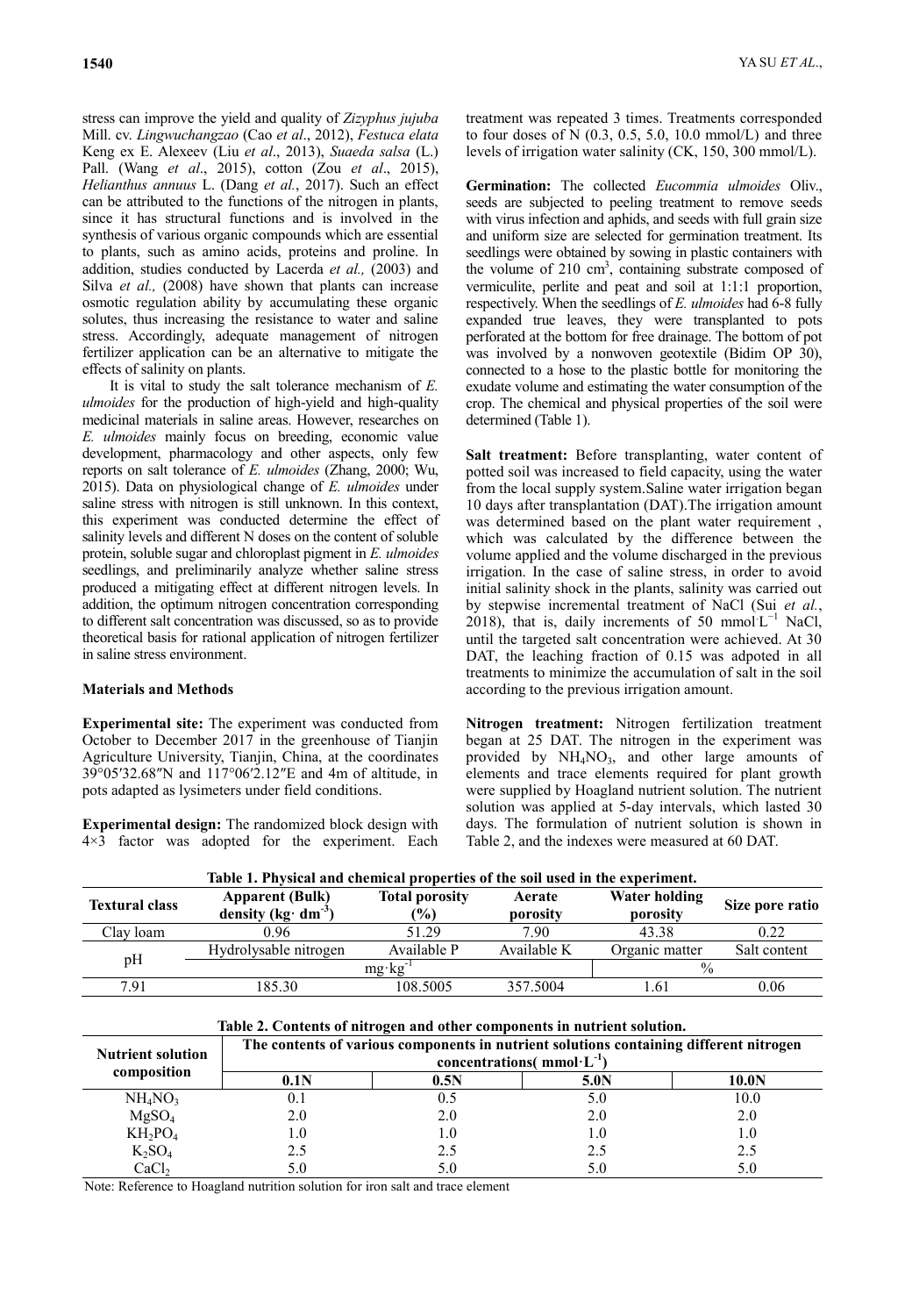**Determination of physiological indexes:** The chlorophyll was extracted by 95% ethanol in dark. The absorbance of the resulting solution was read at 665,649 and 470nm with a UH 5300 Spectrophotometer (HITACHI, Japan), respectively. The concentrations of photosynthetic pigments were calculated  $(mg \cdot L^{-1})$  as follows:

| $C_s = 13.95D_{665} - 6.88D_{649}$             | (1) |
|------------------------------------------------|-----|
| $C_b = 24.96D_{649} - 7.32D_{665}$             | (2) |
| $C_{x,c} = (1000D_{470}-2.05C_a-114.8C_b)/245$ | (3) |

where Ca, Cb, Cx. c stand for the concentrations of chlorophyll a, chlorophyll b and carotenoids, respectively, and D represents the absorbance at the corresponding wavelength (Li, 2000).

The content of pigments was calculated according to the obtained concentration and its value was expressed as mg pigment per gram fresh weight of leave. The soluble sugar was quantitatively determined at 620nm by the anthrone-sulfuric acid colorimetric method with a spectrophotometer (Yemm & Willis, 1954). The soluble protein was bound to coomassie brilliant blue G-250 and its content was determined at 595nm by ultraviolet-visible spectrophotometer (Li, 2000).

# **Statistical analysis**

Studies were carried out following randomized design with three replications. The data of each index were collected and analyzed by IBM SPSS Statistics 19.0 software (SPSS Inc., United States) and Excel 2007 software (Excel Technology, China). The data were analyzed by ANOVA for analysis of variance. Comparison of means were performed using Duncan's multiple range test ( $p \le 0.05$ ).

#### **Result**

**Effects of different nitrogen levels on chlorophyll content of** *Eucommia ulmoides* **seedlings under saline stress:** The change trend of the mean leaf pigment contents of chlorophyll a, chlorophyll b and carotenoid was basically the same, showing a trend of first increasing and then decreasing under three different degrees of saline stress. According to the analysis of variance, the chlorophyll a content in leaves treated with  $5.0 \text{ mmol} \cdot L^{-1}$ nitrogen concentration was higher than the other three levels, and there was no significant difference between the chlorophyll a content and  $10.0 \text{ mmol·L}^{-1}$  nitrogen concentration ( $p$ <0.05), but it was significantly higher than that of 0.1 mmol· $L^{-1}$  and 0.5 mmol· $L^{-1}$  (Fig. 1). On the other hand, the chlorophyll a content was inversely proportional to NaCl concentration at any nitrogen level. The chlorophyll a content was the highest when the concentration of nitrogen was  $5.0 \text{ mmol·L}^{-1}$  under the control condition, up to 17.689 mg $\cdot$  g<sup>-1</sup>, while the content of chlorophyll a was the lowest when NaCl concentration was 300 mmol $\cdot$ L<sup>-1</sup> and the concentration of nitrogen was 0.1 mmol $\cdot$ L<sup>-1</sup>, which was only 11.578 mg $\cdot$ g<sup>-1</sup>.

The chlorophyll b content in leaves was the lowest under 0.1 mmol $\cdot L^{-1}$  nitrogen concentration under different saline stress (Fig. 2). It increased significantly under 0.5 mmol·L<sup>-1</sup> and 5.0 mmol·L<sup>-1</sup> nitrogen treatments. The chlorophyll b content reached the highest at 5.0 mmol $\cdot L^{-1}$ , and then began to decrease. Irrigation water salinity decreased chlorophyll b contents in the *E. ulmoides* seedlings, resulting in 17.09%, 18.67%, 33.59% and 31.69% reduction of chlorophyll content corresponding to the four nitrogen concentration treatments when salinity increased to 300 mmol $\cdot L^{-1}$ , respectively. In addition, the values of chlorophyll b content was the highest when the concentration of nitrogen was  $5.0 \text{ mmol·L}^{-1}$  under the control condition, which was as high as 8.347 mg·  $g^{-1}$ , and was the lowest under the condition of 300 mmol·L-1 NaCl concentration and  $0.1$  mmol·L<sup>-1</sup> nitrogen concentration, only 4.345 mg  $g^{-1}$ .



Fig. 1. Effects of different nitrogen levels on chlorophyll a content of *Eucommia ulmoides* Oliv. seedlings under saline stress.





Fig. 2. Effects of different nitrogen levels on chlorophyll b content of *Eucommia ulmoides* Oliv. seedlings under saline stress.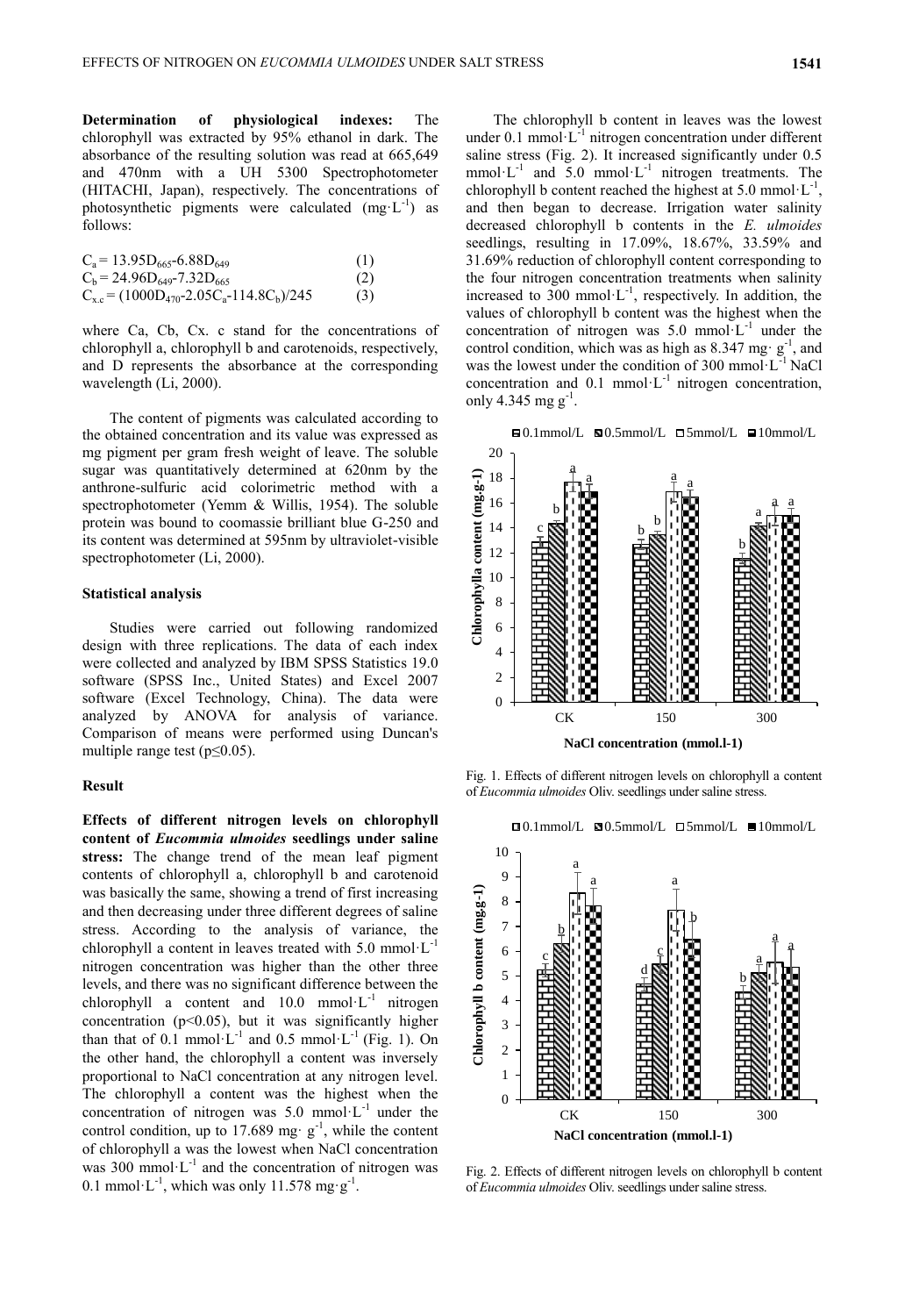

Fig. 3. Effects of different nitrogen levels on carotenoid content of *Eucommia ulmoides* Oliv. seedlings under saline stress.



Fig. 4. Effects of different nitrogen levels on soluble sugar content of *Eucommia ulmoides* Oliv. seedlings under saline stress.



 $\Box$ 0.1mmol/L  $\Box$ 0.5mmol/L  $\Box$ 5mmol/L  $\Box$ 10mmol/L

Fig. 5. Effects of different nitrogen levels on soluble protein content of *Eucommia ulmoides* Oliv. seedlings under saline stress.

Leaves of *E. ulmoides* seedlings treated with nitrogen concentration of 5.0 mmol $\cdot L^{-1}$  under different saline stress had the highest carotenoid content, with no significant difference between  $0.5 \text{ mmol·L}^{-1}$  and  $10.0 \text{ mmol·L}^{-1}$ nitrogen levels  $(p<0.05)$ , but both were significantly higher than  $0.1$  mmol $\cdot L^{-1}$  nitrogen levels (Fig. 3). When NaCl concentration was  $300 \text{ mmol} \cdot L^{-1}$ , the carotenoid content gradually increased with increasing nitrogen concentration. Regardless of the nitrogen level, the concentration of carotenoids was inversely proportional to NaCl concentration at different nitrogen levels. Among them, under the control condition with nitrogen concentration of 5.0 mmol $\cdot L^{-1}$ , the content of carotenoids was the highest, up to  $3.003 \text{mgg}^{-1}$ . Under the condition of 300 mmol·L<sup>-1</sup> NaCl concentration and  $0.1$  mmol·L<sup>-1</sup> nitrogen concentration, the content of carotenoids in *E. ulmoides* seedlings was the lowest, only 1.897 mg·g<sup>-1</sup>.

**Effects of different nitrogen levels on soluble sugar content of** *Eucommia ulmoides* **Oliv. seedlings under saline stress:** Under the control conditions, the soluble sugar content in leaves of *E. ulmoides* seedlings was basically the same (Fig. 4). Under saline stress of 150 mmol·L<sup>-1</sup> and 300 mmol·L<sup>-1</sup>, the soluble sugar content gradually declined with increasing nitrogen concentration. Except for the control, the soluble sugar content with nitrogen concentration of 0.1 mmol· $L^{-1}$  was the highest under saline stress, which was significantly higher than the other three levels ( $p<0.05$ ). Among them, the soluble sugar content was the highest when NaCl concentration was 300 mmol· $L^{-1}$  and nitrogen concentration was 0.1 mmol·L<sup>-1</sup>, which was as high as 1.978 mg·  $g^{-1}$ . Under the control condition, the soluble sugar content was the lowest when nitrogen concentration was 0.1 mmol· $L^{-1}$ , which was only 1.257 mg·  $g^{-1}$ . At any nitrogen level, the soluble sugar content in *Eucommia folium* was proportional to NaCl concentration.

**Effects of different nitrogen levels on soluble protein content of** *Eucommia ulmoides* **Oliv. seedlings under saline stress:** As shown in Fig. 5, under the control conditions, the change trend of soluble protein content in *E. ulmoides* seedlings leaves was in direct proportion to nitrogen concentration. The soluble protein content at 0.5 mmol·L<sup>-1</sup>, 5.0 mmol·L<sup>-1</sup> and 10mmol·L<sup>-1</sup> nitrogen levels had little difference  $(p<0.05)$ , but it was significantly different from that of 0.1 mmol·L<sup>-1</sup>. When NaCl concentration was 150 mmol·L<sup>-1</sup> and 300 mmol·L<sup>-1</sup>, the soluble protein content decreased gradually with increasing of nitrogen concentration. Among them, the content of soluble protein in *E. ulmoides* seedlings was the highest at NaCl concentration of 300 mmol $\cdot L^{-1}$  and nitrogen concentration of 0.1 mmol $\cdot$ L<sup>-1</sup>, reaching 19.98 mg $\cdot$  g<sup>-1</sup>, and there was little difference between the soluble protein content corresponding to  $0.5 \text{ mmol·L}^{-1}$ nitrogen concentration and  $5.0 \text{ mmol·L}^{-1}$  nitrogen concentration under the same concentration of saline stress. The soluble protein content in *Eucommia folium* was the lowest when NaCl concentration was 150 mmol·L<sup>-1</sup> and nitrogen concentration was 10 mmol·L<sup>-1</sup>, which was only 8.457 mg·g<sup>-1</sup>.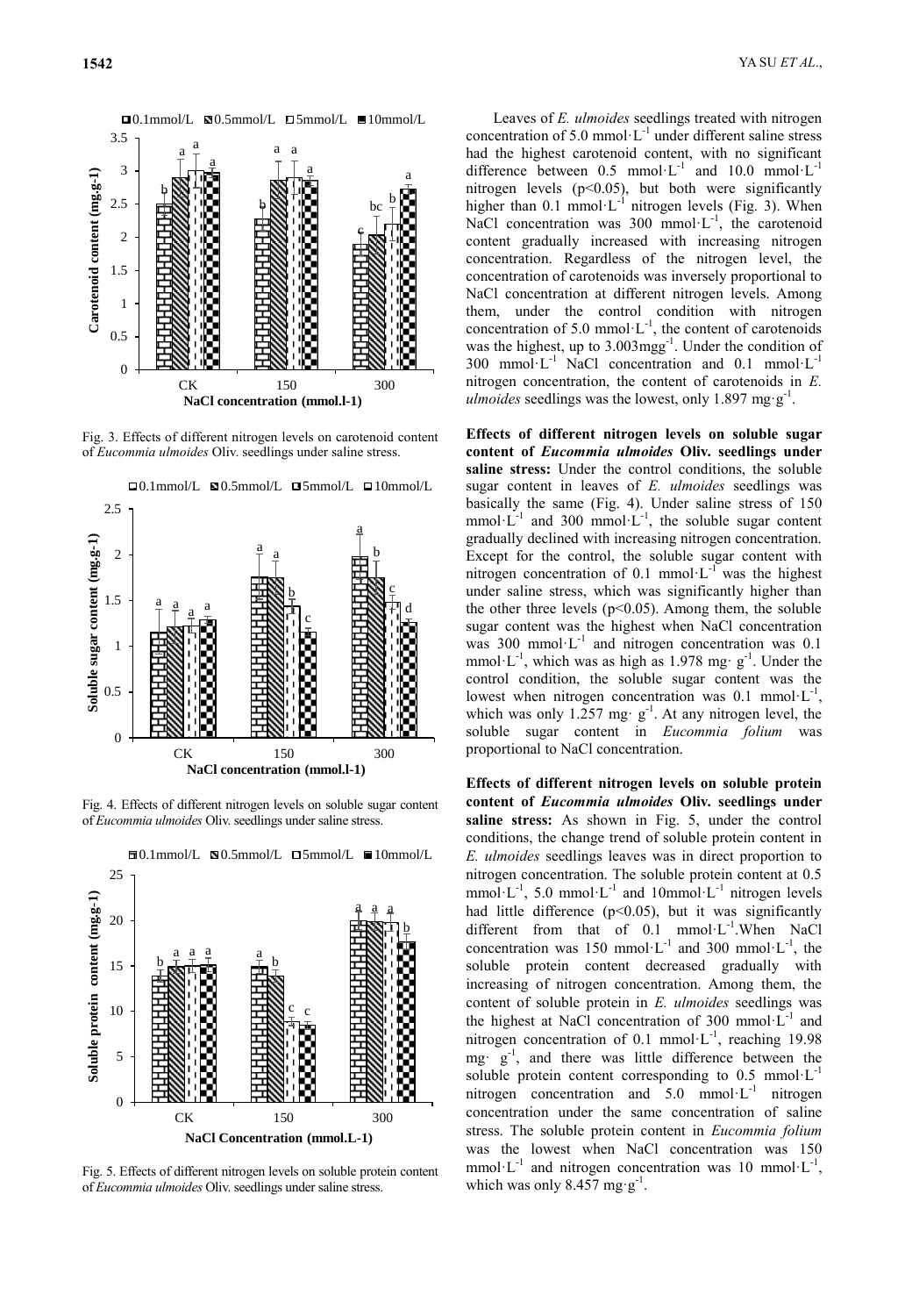# **Discussion**

Plant photosynthesis is the power source of life activities. Chlorophyll, as the main pigment of plant photosynthesis, can indirectly reflect the strength of photosynthesis. According to Figures 1-3, the content of chlorophyll in the *Eucommia folium* after saline stress treatment decreased, which is consistent with the conclusion of Qin Jing *et al.* (2009). Under salt stress, the significant decrease of chlorophyll content in leaves of *Eucommia ulmoides* seedlings is closely related to the increase of salt ions, which is mainly due to the loosening of chlorophyll-chloroplast protein binding and the destruction of more chlorophyll, leading to the decrease of photosynthesis (Zhao, 1993).Especially after excessive Cl-infiltration into cells, protoplasm agglomerates and chlorophyll is destroyed (Xu *et al.*, 2002).

Improving the photosynthetic capacity of plants is one of the effective ways to alleviate the growth inhibition of plants under saline stress. As an important component of chlorophyll, nitrogen content is affected by nitrogen (Amini *et al.*, 2019). Appropriate application of nitrogen is conducive to improving the chlorophyll content in leaves (Duan *et al.*, 2015), which in turn affects the photosynthesis of plants. Previous studies have shown a significant positive correlation between leaf nitrogen content and leaf photosynthetic capacity. The application of nitrogen fertilizer increased the chlorophyll content and accelerated the photoreaction (Pan & Dong, 1995). The results showed that chlorophyll content in *E. ulmoides* seedlings decreased after increasing as nitrogen concentration increasing under saline stress. This indicates that applying a certain concentration of nitrogen can alleviate the saline stress of *E. ulmoides* seedlings, but excessive application of nitrogen is not conducive to the accumulation of chlorophyll in *Eucommia folium*, which is aligned with the results of Ning, (2005). In the process of saline stress,  $Na^+$  and Cl<sup>-</sup> absorbed by *E*. *ulmoides* seedlings may exchange with applied nitrogen (including  $NH_4^+$  and  $NO_3$ ), thereby reducing the toxic effects of Na<sup>+</sup> and Cl<sup>-</sup> in plants. If the nitrogen concentration is too high, the excess nitrogen will accumulate in the plant, and may react with other substances in the matrix to form ammonia salt. On the contrary, it will aggravate the adverse environment's influence on *E. ulmoides* seedlings and reduce the chlorophyll content.

In summary, chlorophyll content in *Eucommia folium* were reduced to varying degrees under saline stress, while the application of a certain concentration of nitrogen would alleviate stress symptoms. The results of this study showed that under saline stress, when the nitrogen concentration was increased to 5.0 mmol $\cdot L^{-1}$ , the chlorophyll content in the *Eucommia folium* increased significantly compared with that under low nitrogen  $(0.1 \text{ mmol} \cdot L^{-1})$ , indicating that increasing the nitrogen concentration under saline stress could promote the growth of *E. ulmoides*.

With the gradual aggravation of stress, the concentration of solution in the matrix will increase, which will eventually exceed the concentration of cellsap in *E. ulmoides* seedlings, leading to cell dehydration and death. In order to alleviate this situation, under saline stress, some organic compounds are often synthesized in plant cytoplasm to increase the osmotic pressure of vacuole

membranes. Soluble sugars and soluble proteins are important osmotic regulators in plants, and are the carbon scaffolds and energy sources for the synthesis of other organic solutes (Zhang & Zhao, 1998). They also stabilize cell membranes and protoplasmic colloids, and protect enzymes when the content of inorganic ions in cells is high (Chen *et al.*, 2001). In addition, the increase of soluble sugar content plays an important role in improving cellsap concentration, reducing cell water potential and enhancing water absorption function under adverse conditions. According to Fig. 4 and Fig. 5, with the increase of NaCl concentration, soluble sugar and soluble protein content in *Eucommia folium* increased, which indicated that the osmotic regulation substances might accumulate rapidly after saline stress to coordinate osmotic pressure between cells and the outside world, to protect the surface of cell membranes, and thus resist salt damage, which was in Skeff. Ingeon and others have basically the same view (Skeffingeon & Jeffrey, 1998). Therefore, the higher the salt concentration, the higher soluble sugar and soluble protein content in *Eucommia folium*. Under the control conditions, soluble sugar and soluble protein contents increased with the increase of nitrogen concentration. Although not significant, it further indicated that ammonia salt produced by nitrogen accumulation exerted a slight stress effect on *E. ulmoides* seedlings when nitrogen was applied alone. Under saline stress of  $150$  mmol $\cdot$ L<sup>-1</sup> and 300  $mmol·L^{-1}$ , soluble sugar and soluble protein contents in *Eucommia folium* decreased gradually with the increase of nitrogen concentration. This indicated that the increase of nitrogen could significantly reduce the toxicity of saline stress on *E. ulmoides* seedlings.

# **Conclusion**

The increment in soil salinity slowed the growth and contents of chlorophyll a, chlorophyll b and carotenoids, and increased the content of osmotic adjustment substance. However, appropriate increments in N dose attenuate the deleterious effects of salt on *Eucommia ulmoides* Oliv.. In the case of nitrogen alone, the ammonia salt produced by nitrogen accumulation has a slight stress effect on *Eucommia ulmoides* Oliv. seedlings.

# **Acknowledgments**

This study was funded by Tianjing Science and Technology Project (17JCYBJC29800 and 16PTZS TG00020), Tianjin Jinnan District Science and Technology Project (201802055) and Tianjin Binhai New District Science and Technology Project (BHXQ KJXM-SF-2018-33).

### **References**

- Amini, S., M. Kafi and M. Parsa. 2019. Effects of macronutrient supplementation on physiological, qualitative and quantitative traits of *Salvia leriifolia* Benth. *Pak. J. Bot.*, 51(6): 2053-2058.
- Attiwill, P.M. and M.A. Adams.1993. Nutrient cycling in forests, *New Phytol.*, 124: 561-582.
- Cao, B., J. Wang and Q.X. Ji. 2012. Effect of salt stress on seedling growth of *Lingwu Long* Jujube under different nitrogen applying levels. *J. Northwest Forest. Uni.*, 27(2): 34-38.